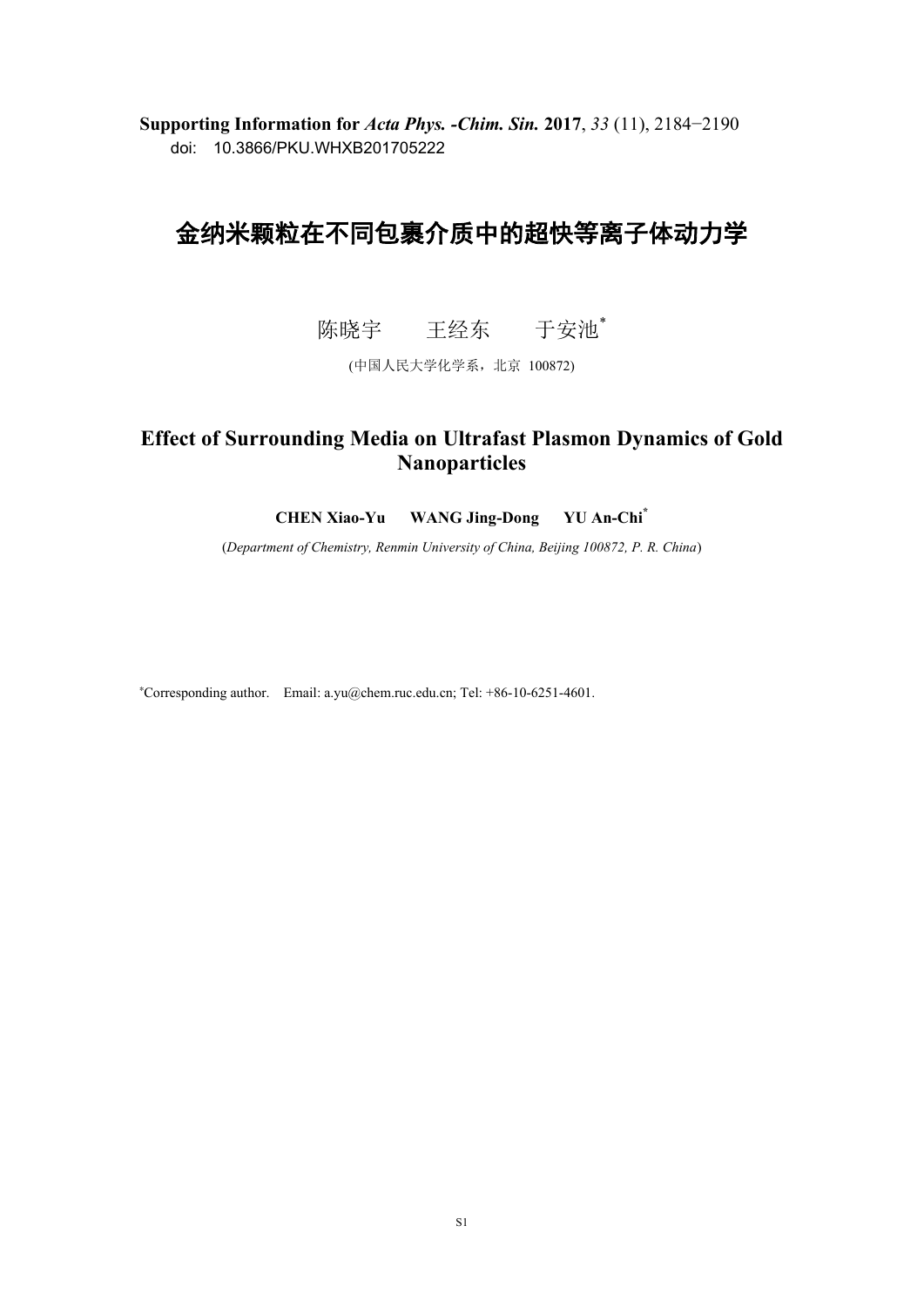#### **Sample preparation**

**Synthesis of Au nanoparticles (NPs)** Au NPs were synthesized through a seed-mediated growth. First, a mixture solution of 7.5 mL 0.1 M CTAB and 250  $\mu$ L 10 mM HAuCl<sub>4</sub> was diluted to be 9.4 mL by adding water. Then, 0.6 mL ice-cold 10 mM NaBH<sup>4</sup> was added into the mixture solution under continuously stirring for 3 min. The seed solution was kept undisturbed at room temperature for 2 h prior to use. The growth solution was prepared by mixing 100 mL 0.1 M CTAB, 2 mL 0.024 M HAuCl<sub>4</sub>, 2 mL 0.5 M H<sub>2</sub>SO<sub>4</sub>, 0.1 mL 10 mM AgNO<sub>3</sub>, and  $550\mu$ L AA (0.1 M). Then, 2.4 mL seed solution was added to the above growth solution to initiate the growth of the Au NS for 12 h. Next, 0.25 mL 0.1 M AA was added. After 2 h, the Au NPs were purified by centrifugation.

**Synthesis of Au/PSS core/shell nanocomposites** In a 30 °C water bath, 10 mL Au NPs, which synthesized through a way of a seed-mediated growth, was added into the mixture solution of 0.5 mL 2 mg/mL PSS and 60 mM NaCl for at least 3 h. Then the solution were purified by centrifugation for several times and re-dispersed in 200 μL water for further use.

**Synthesis of Au/SiO<sub>2</sub> core/shell nanocomposites<sup>[S1]</sup> A certain amount of Au NPs, which** synthesized through a way of a seed-mediated growth, was added into 20 mL 2-propanol. Then  $0.5$  mL NH<sub>3</sub> $\cdot$ H<sub>2</sub>O was added into the solution working as a catalyst. At last, a requirement amount of TEOs is mixed with the mixture for 1 h at room temperature under continuous stirring. Then the solution were purified by centrifugation for several times and re-dispersed in a certain amount of water for further use.

**Synthesis of Au/TiO<sub>2</sub> core/shell nanocomposites** 1.1 mL 1 M NaHCO<sub>3</sub> was added into the mixture solution of 6.0 mL H<sub>2</sub>O, 200  $\mu$ L TiCl<sub>3</sub> (17.1 wt%, containing 20%–30% HCl). Then 200 μL Au/PSS core/shell NPs was added into the mixture solution and kept for 30 min at room temperature to get  $Au/TiO<sub>2</sub>$  core/shell nanocomposites. Then the solution were purified by centrifugation for several times and re-dispersed in 5 mL water for further use.

**Synthesis of Au/Cu<sub>2</sub>O core/shell nanocomposites<sup>[S2]</sup> Au NPs were prepared by citrate** reduction. In a 100 °C oil bath, 7.5 mL 0.1 M sodium citrate solution was mixed with 150 mL  $0.25$  mM HAuCl<sub>4</sub> under continuously stirring for 30 minutes. After finishing the reaction, the solution was natural cooling to room temperature. The Au NPs were purified by centrifugation for several times before use. Then, 0.5 g PVP was mixed with 50 mL 0.005 M  $Cu(NO<sub>3</sub>)<sub>2</sub>$  under constant stirring until the PVP was completely dissolved at room temperature. Next, a required amount of Au NPs was added into the mixture solution and  $\sim$ 13  $\mu$ L 35 wt%  $N_2H_4\cdot H_2O$  was added into the mixture immediately. After 2 min, the solution were purified by centrifugation immediately and re-dispersed in a certain amount of ethanol for further use.

### **References**

[S1] Lu Y.; Yin Y.; Li Z.; Xia Y. *Nano Lett.* **2002**, *2*, 785.